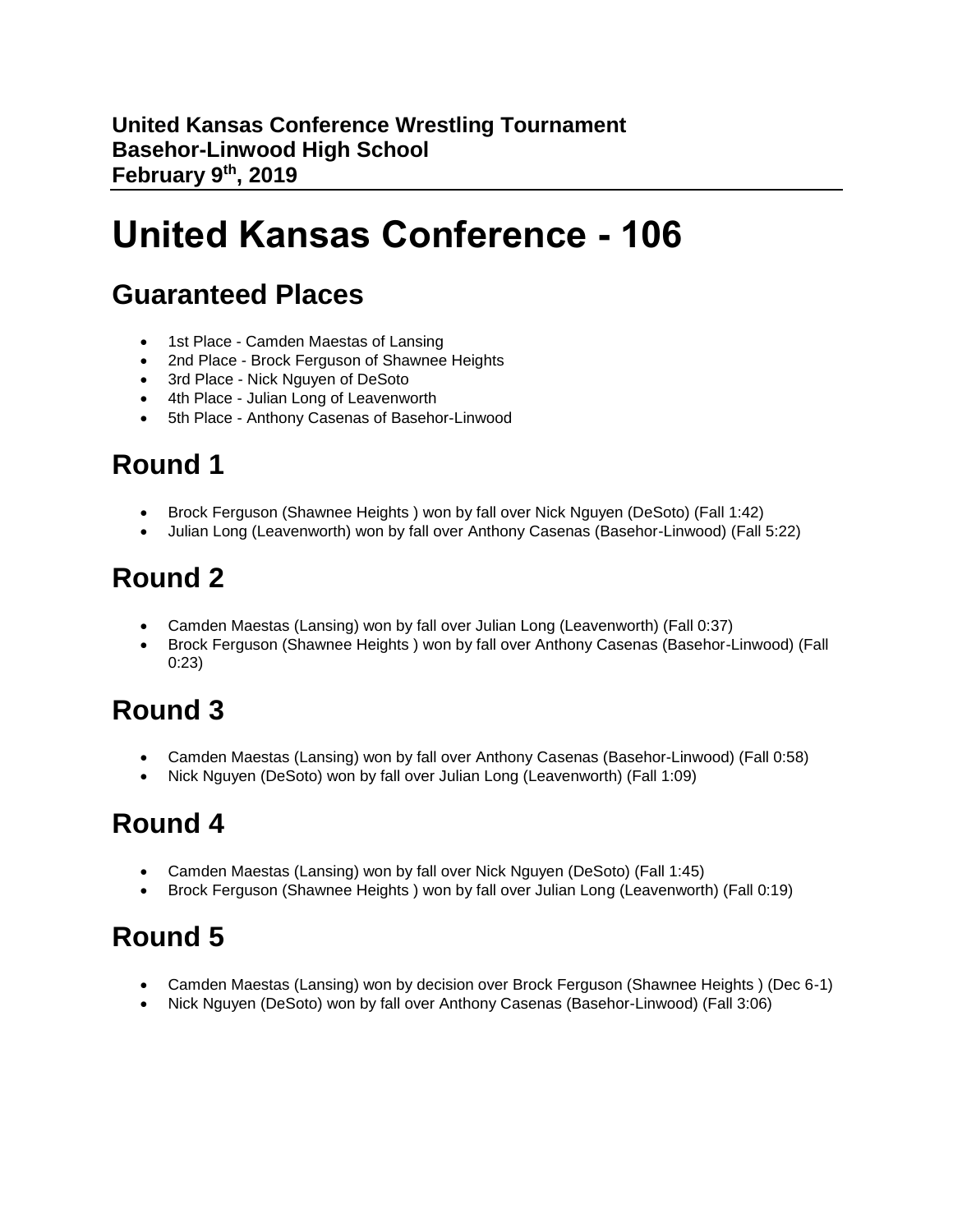# **United Kansas Conference - 113**

### **Guaranteed Places**

- 1st Place Freddy Maisberger IV of Shawnee Heights
- 2nd Place Brayton Olesen of Basehor-Linwood
- 3rd Place Zak Kalafut of DeSoto

# **Round 1**

• Brayton Olesen (Basehor-Linwood) won by fall over Zak Kalafut (DeSoto) (Fall 5:41)

# **Round 2**

• Freddy Maisberger IV (Shawnee Heights ) won by fall over Zak Kalafut (DeSoto) (Fall 1:18)

# **Round 3**

• Freddy Maisberger IV (Shawnee Heights ) won by fall over Brayton Olesen (Basehor-Linwood) (Fall 0:34)

# **United Kansas Conference - 120**

### **Guaranteed Places**

- 1st Place Cohen Suchy of Basehor-Linwood
- 2nd Place Decker Stickelman of Shawnee Heights
- 3rd Place Joe Chames of DeSoto
- 4th Place Tucker Bieber of Lansing
- 5th Place Cyra Chronister of Turner

# **Round 1**

- Decker Stickelman (Shawnee Heights ) won by fall over Joe Chames (DeSoto) (Fall 0:55)
- Tucker Bieber (Lansing) won by fall over Cyra Chronister (Turner) (Fall 1:28)

#### **Round 2**

- Cohen Suchy (Basehor-Linwood) won by fall over Cyra Chronister (Turner) (Fall 0:51)
- Decker Stickelman (Shawnee Heights ) won by decision over Tucker Bieber (Lansing) (Dec 6-1)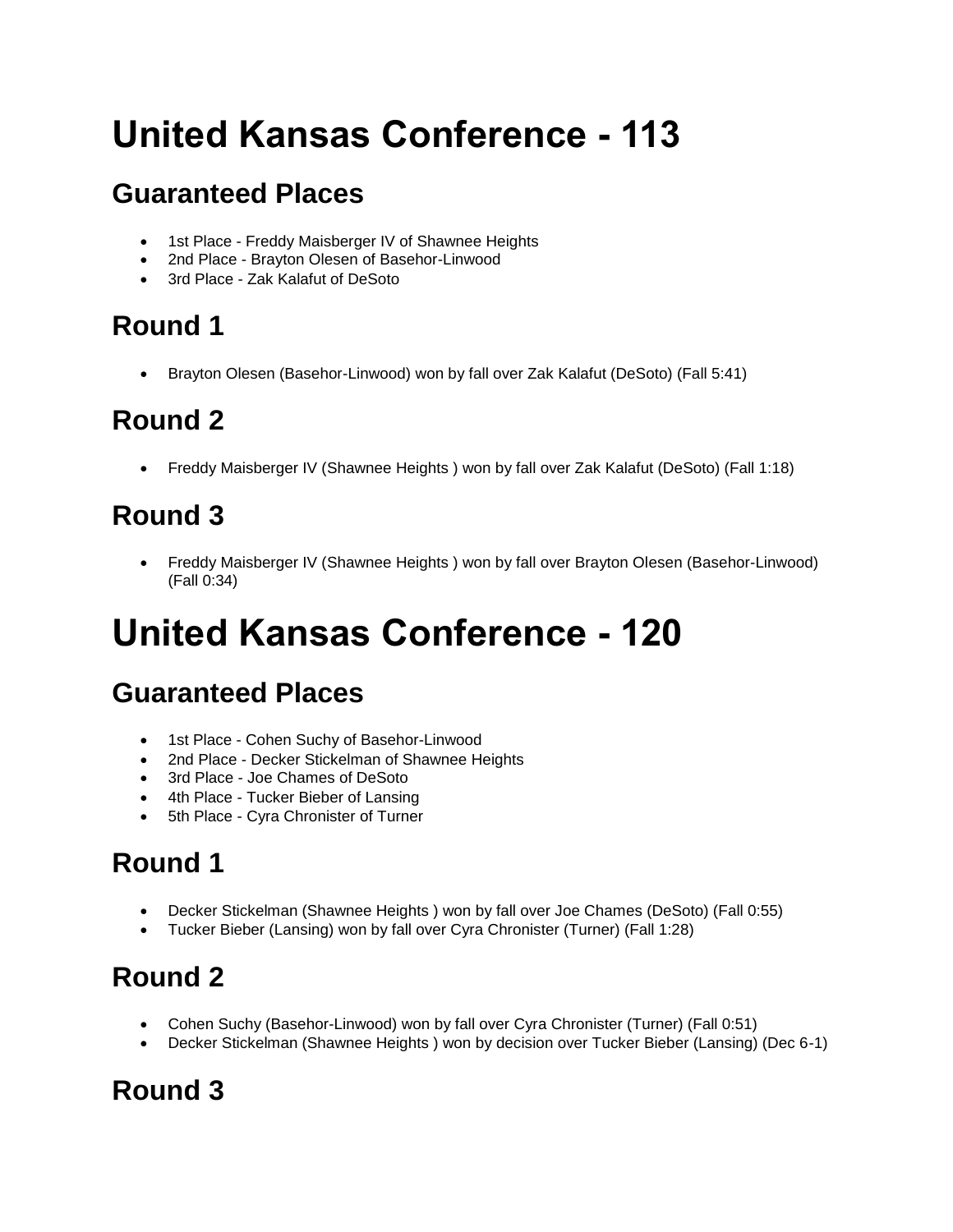- Cohen Suchy (Basehor-Linwood) won by decision over Tucker Bieber (Lansing) (Dec 9-3)
- Joe Chames (DeSoto) won by fall over Cyra Chronister (Turner) (Fall 0:12)

- Cohen Suchy (Basehor-Linwood) won by fall over Joe Chames (DeSoto) (Fall 1:12)
- Decker Stickelman (Shawnee Heights ) won by fall over Cyra Chronister (Turner) (Fall 0:44)

# **Round 5**

- Cohen Suchy (Basehor-Linwood) won by fall over Decker Stickelman (Shawnee Heights ) (Fall 1:41)
- Joe Chames (DeSoto) won by fall over Tucker Bieber (Lansing) (Fall 1:50)

# **United Kansas Conference - 126**

#### **Guaranteed Places**

- 1st Place Hartwell Taylor of Leavenworth
- 2nd Place Noah Moore of Shawnee Heights
- 3rd Place Lane Warner of DeSoto
- 4th Place Aidan Baker of Basehor-Linwood
- 5th Place Jordan Copple of Lansing

### **Round 1**

- Noah Moore (Shawnee Heights ) won by fall over Lane Warner (DeSoto) (Fall 2:29)
- Aidan Baker (Basehor-Linwood) won by fall over Jordan Copple (Lansing) (Fall 4:34)

### **Round 2**

- Hartwell Taylor (Leavenworth) won by fall over Jordan Copple (Lansing) (Fall 1:36)
- Noah Moore (Shawnee Heights ) won by fall over Aidan Baker (Basehor-Linwood) (Fall 0:59)

### **Round 3**

- Hartwell Taylor (Leavenworth) won by fall over Aidan Baker (Basehor-Linwood) (Fall 3:33)
- Lane Warner (DeSoto) won by fall over Jordan Copple (Lansing) (Fall 4:25)

- Hartwell Taylor (Leavenworth) won by fall over Lane Warner (DeSoto) (Fall 4:24)
- Noah Moore (Shawnee Heights ) won by fall over Jordan Copple (Lansing) (Fall 3:20)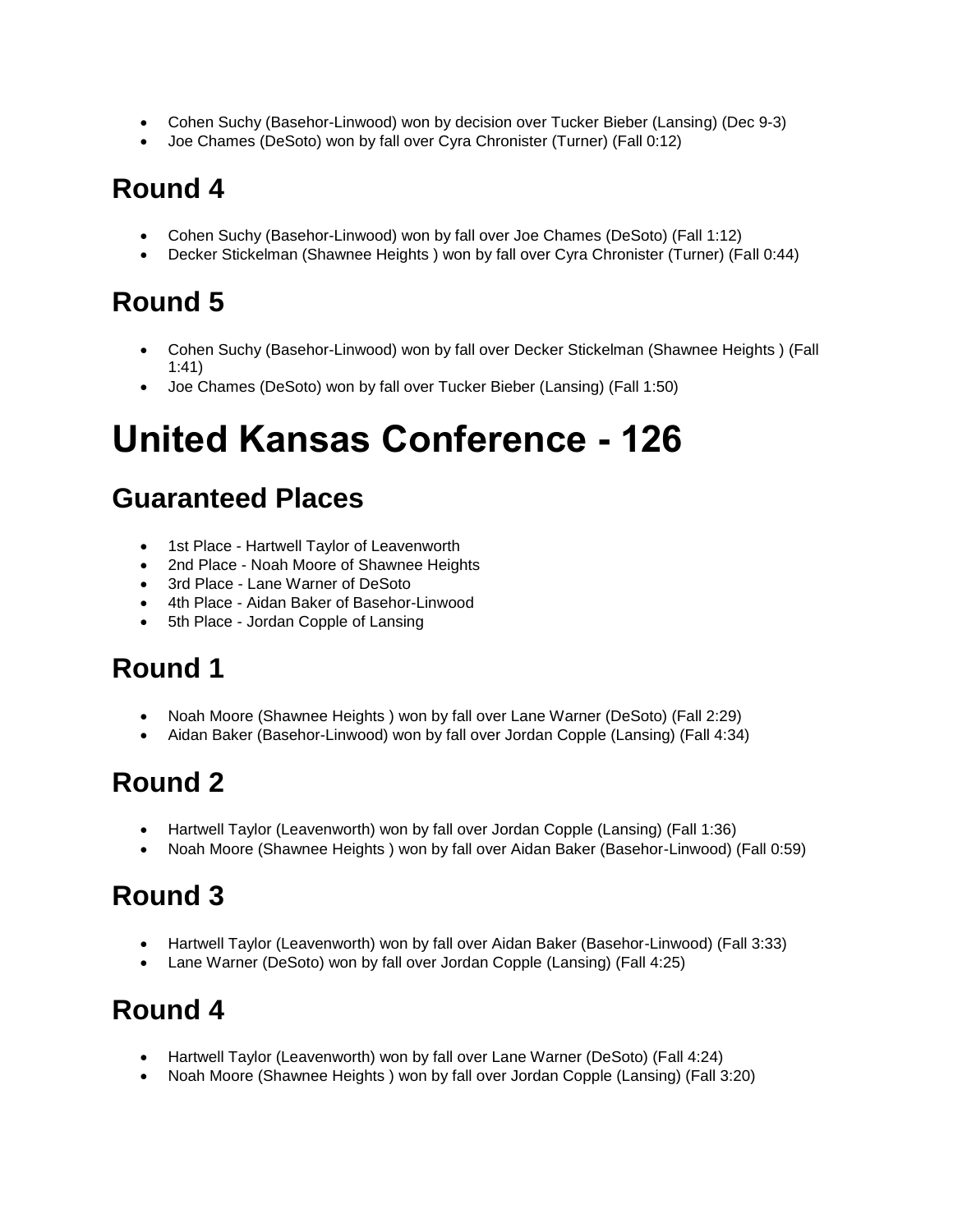- Hartwell Taylor (Leavenworth) won by tech fall over Noah Moore (Shawnee Heights) (TF 18-2)
- Lane Warner (DeSoto) won by major decision over Aidan Baker (Basehor-Linwood) (Maj 11-3)

# **United Kansas Conference - 132**

#### **Guaranteed Places**

- 1st Place Gabriel Bailey of Lansing
- 2nd Place Byron Kirkwood of Turner
- 3rd Place Logan Brede of Shawnee Heights
- 4th Place Zachary Radefeld of Basehor-Linwood
- 5th Place Johnathan Nunes of Leavenworth

# **Round 1**

- Byron Kirkwood (Turner) won by fall over Logan Brede (Shawnee Heights ) (Fall 2:38)
- Zachary Radefeld (Basehor-Linwood) won by decision over Johnathan Nunes (Leavenworth) (Dec 12-10)

# **Round 2**

- Gabriel Bailey (Lansing) won by tech fall over Johnathan Nunes (Leavenworth) (TF 18-1)
- Byron Kirkwood (Turner) won by fall over Zachary Radefeld (Basehor-Linwood) (Fall 1:21)

# **Round 3**

- Gabriel Bailey (Lansing) won by decision over Zachary Radefeld (Basehor-Linwood) (Dec 4-1)
- Logan Brede (Shawnee Heights ) won by decision over Johnathan Nunes (Leavenworth) (Dec 10-6)

# **Round 4**

- Gabriel Bailey (Lansing) won by major decision over Logan Brede (Shawnee Heights ) (Maj 9-0)
- Byron Kirkwood (Turner) won by fall over Johnathan Nunes (Leavenworth) (Fall 1:26)

- Gabriel Bailey (Lansing) won by fall over Byron Kirkwood (Turner) (Fall 5:57)
- Logan Brede (Shawnee Heights ) won in sudden victory 1 over Zachary Radefeld (Basehor-Linwood) (SV-1 17-15)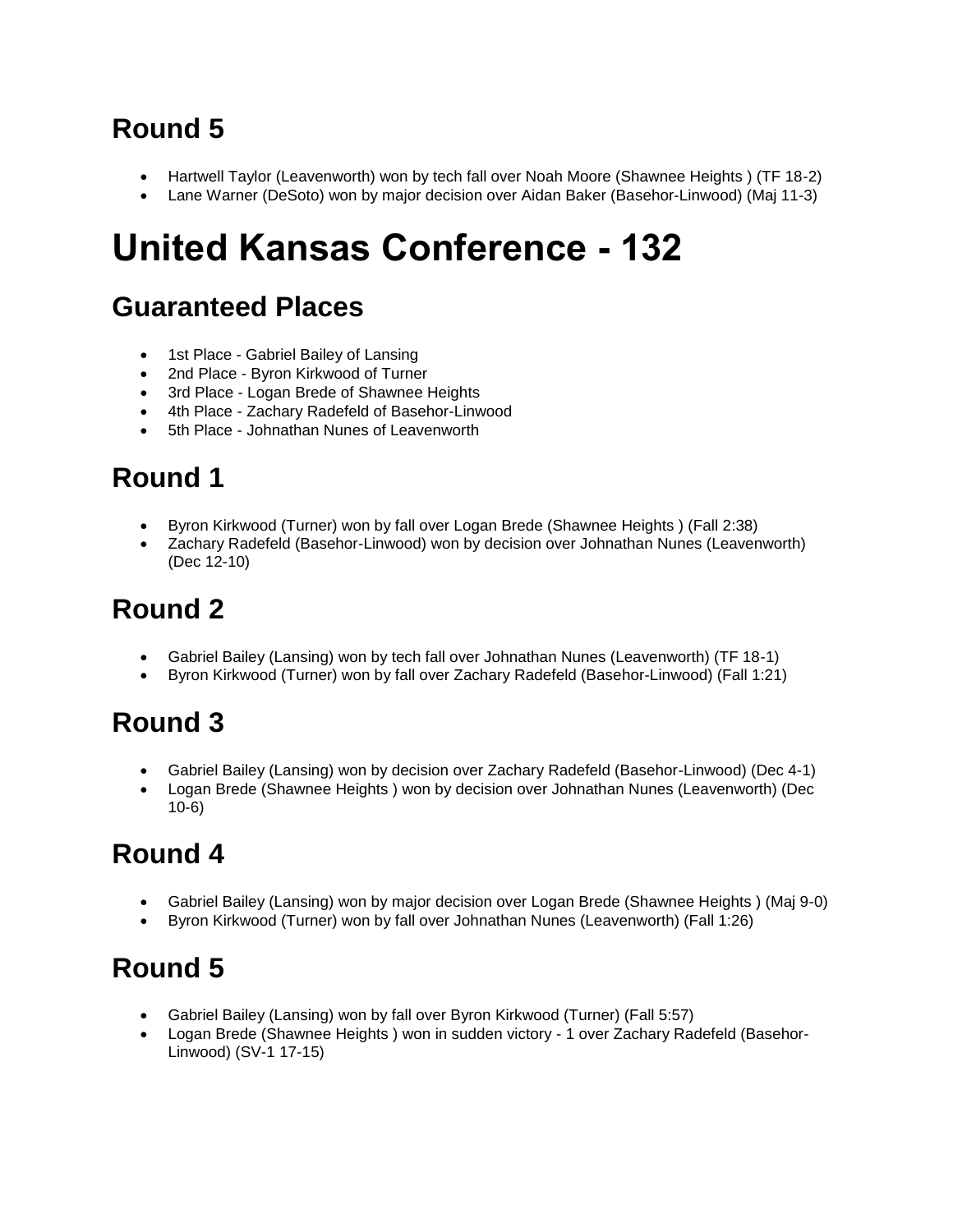# **United Kansas Conference - 138**

### **Guaranteed Places**

- 1st Place Caden Walker of Shawnee Heights
- 2nd Place Sean Markert of Leavenworth
- 3rd Place Joe Phillips of Basehor-Linwood
- 4th Place Hank Hagan of Lansing
- 5th Place Luke VanBooven of DeSoto

### **Round 1**

- Sean Markert (Leavenworth) won by fall over Hank Hagan (Lansing) (Fall 1:13)
- Joe Phillips (Basehor-Linwood) won by major decision over Luke VanBooven (DeSoto) (Maj 14-5)

# **Round 2**

- Caden Walker (Shawnee Heights) won by fall over Luke VanBooven (DeSoto) (Fall 4:21)
- Sean Markert (Leavenworth) won by major decision over Joe Phillips (Basehor-Linwood) (Maj 10- 2)

# **Round 3**

- Caden Walker (Shawnee Heights ) won by fall over Joe Phillips (Basehor-Linwood) (Fall 1:48)
- Hank Hagan (Lansing) won by fall over Luke VanBooven (DeSoto) (Fall 0:39)

### **Round 4**

- Caden Walker (Shawnee Heights ) won by fall over Hank Hagan (Lansing) (Fall 0:31)
- Sean Markert (Leavenworth) won by fall over Luke VanBooven (DeSoto) (Fall 2:53)

# **Round 5**

- Caden Walker (Shawnee Heights ) won by fall over Sean Markert (Leavenworth) (Fall 0:59)
- Joe Phillips (Basehor-Linwood) won by fall over Hank Hagan (Lansing) (Fall 1:15)

# **United Kansas Conference - 145**

### **Guaranteed Places**

- 1st Place Cade Wathke of Shawnee Heights
- 2nd Place Jacob McLain of Leavenworth
- 3rd Place Joseph Irwin of Lansing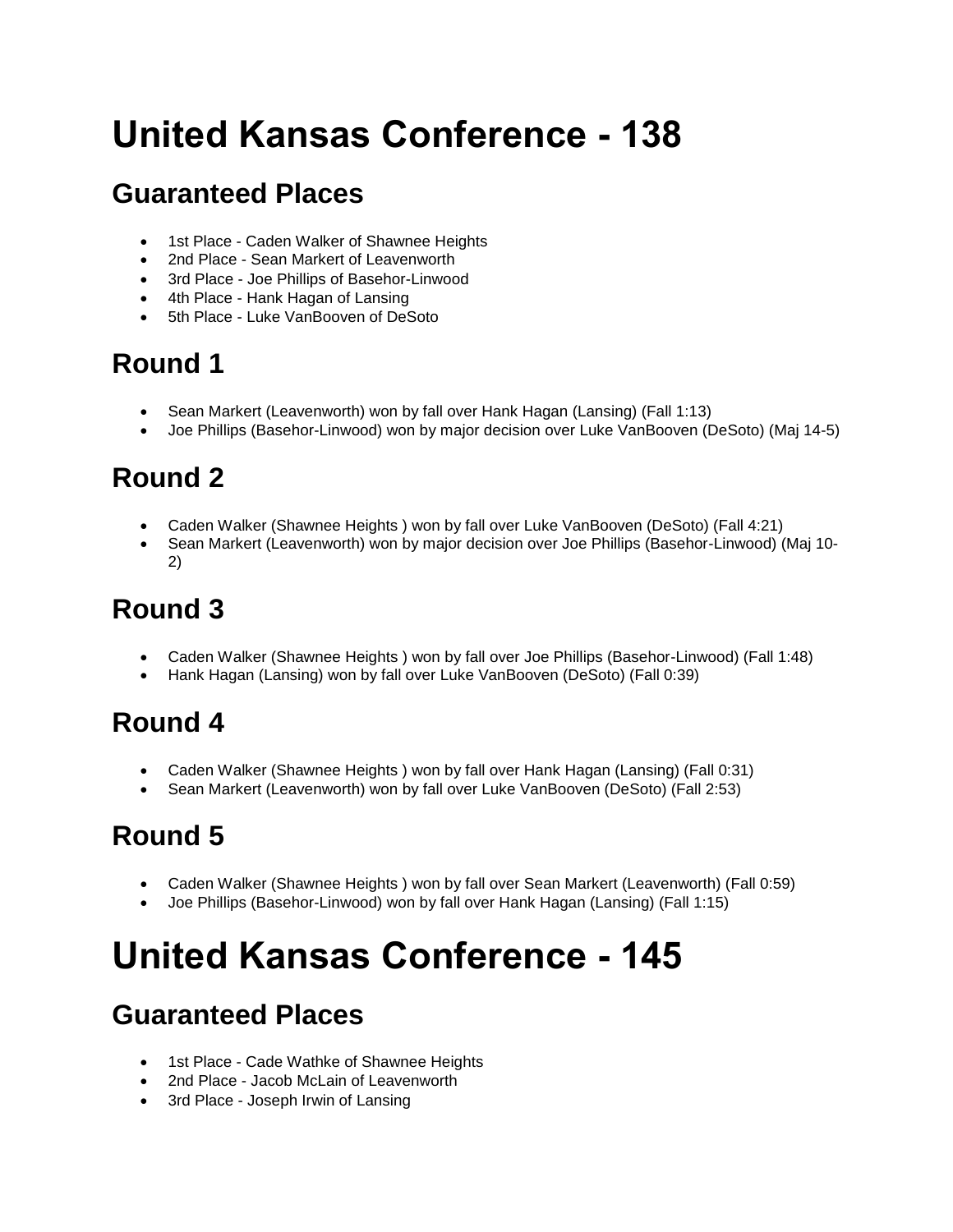• 4th Place - Dylan Dossett of DeSoto

#### **Round 1**

- Joseph Irwin (Lansing) won by fall over Dylan Dossett (DeSoto) (Fall 0:41)
- Cade Wathke (Shawnee Heights) won by fall over Jacob McLain (Leavenworth) (Fall 3:17)

### **Round 2**

- Jacob McLain (Leavenworth) won by decision over Joseph Irwin (Lansing) (Dec 3-2)
- Cade Wathke (Shawnee Heights ) won by fall over Dylan Dossett (DeSoto) (Fall 0:56)

#### **Round 3**

- Cade Wathke (Shawnee Heights ) won by decision over Joseph Irwin (Lansing) (Dec 9-6)
- Jacob McLain (Leavenworth) won by fall over Dylan Dossett (DeSoto) (Fall 1:27)

# **United Kansas Conference - 152**

#### **Guaranteed Places**

- 1st Place Malachi Tinnel of Lansing
- 2nd Place Preston Hartman of Shawnee Heights
- 3rd Place Jackson Mocca of DeSoto
- 4th Place Jeremiah Coleman of Turner

#### **Round 1**

- Malachi Tinnel (Lansing) won by fall over Jeremiah Coleman (Turner) (Fall 1:54)
- Preston Hartman (Shawnee Heights ) won by fall over Jackson Mocca (DeSoto) (Fall 2:32)

### **Round 2**

- Malachi Tinnel (Lansing) won by fall over Preston Hartman (Shawnee Heights ) (Fall 0:16)
- Jackson Mocca (DeSoto) won by fall over Jeremiah Coleman (Turner) (Fall 0:57)

### **Round 3**

- Malachi Tinnel (Lansing) won by fall over Jackson Mocca (DeSoto) (Fall 1:00)
- Preston Hartman (Shawnee Heights ) won by fall over Jeremiah Coleman (Turner) (Fall 1:32)

# **United Kansas Conference - 160**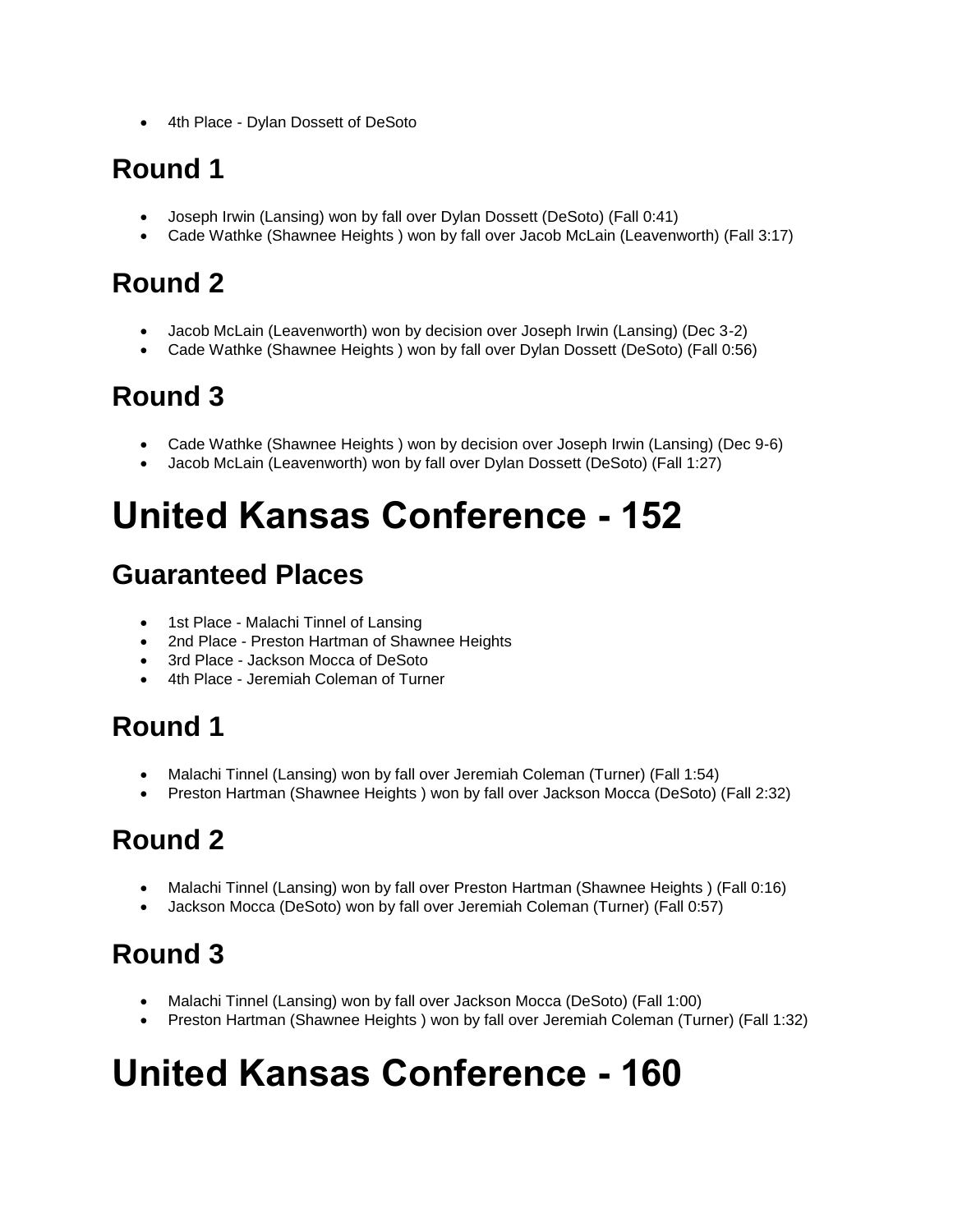#### **Guaranteed Places**

- 1st Place Dylan McLain of Lansing
- 2nd Place Alex Walker of Shawnee Heights
- 3rd Place Tanner Parish of Basehor-Linwood
- 4th Place Julien Bell of Leavenworth
- 5th Place Bryce Evans of Turner
- 6th Place Owen Nehl of DeSoto

#### **Round 1**

- Alex Walker (Shawnee Heights ) won by fall over Owen Nehl (DeSoto) (Fall 1:09)
- Dylan McLain (Lansing) won by injury default over Tanner Parish (Basehor-Linwood) (Inj. 0:00)
- Julien Bell (Leavenworth) won by fall over Bryce Evans (Turner) (Fall 2:20)

#### **Round 2**

- Alex Walker (Shawnee Heights ) won by fall over Bryce Evans (Turner) (Fall 1:47)
- Dylan McLain (Lansing) won by fall over Julien Bell (Leavenworth) (Fall 1:18)
- Tanner Parish (Basehor-Linwood) won by fall over Owen Nehl (DeSoto) (Fall 1:58)

#### **Round 3**

- Alex Walker (Shawnee Heights ) won by fall over Julien Bell (Leavenworth) (Fall 0:51)
- Dylan McLain (Lansing) won by fall over Owen Nehl (DeSoto) (Fall 0:16)
- Tanner Parish (Basehor-Linwood) won by decision over Bryce Evans (Turner) (Dec 5-0)

### **Round 4**

- Alex Walker (Shawnee Heights ) won by fall over Tanner Parish (Basehor-Linwood) (Fall 0:17)
- Dylan McLain (Lansing) won by fall over Bryce Evans (Turner) (Fall 1:05)
- Julien Bell (Leavenworth) won by tech fall over Owen Nehl (DeSoto) (TF 18-1)

### **Round 5**

- Dylan McLain (Lansing) won by major decision over Alex Walker (Shawnee Heights ) (Maj 12-3)
- Tanner Parish (Basehor-Linwood) won in sudden victory 1 over Julien Bell (Leavenworth) (SV-1 10-8)
- Bryce Evans (Turner) won by fall over Owen Nehl (DeSoto) (Fall 0:54)

# **United Kansas Conference - 170**

#### **Guaranteed Places**

• 1st Place - Zack Gonzales of Shawnee Heights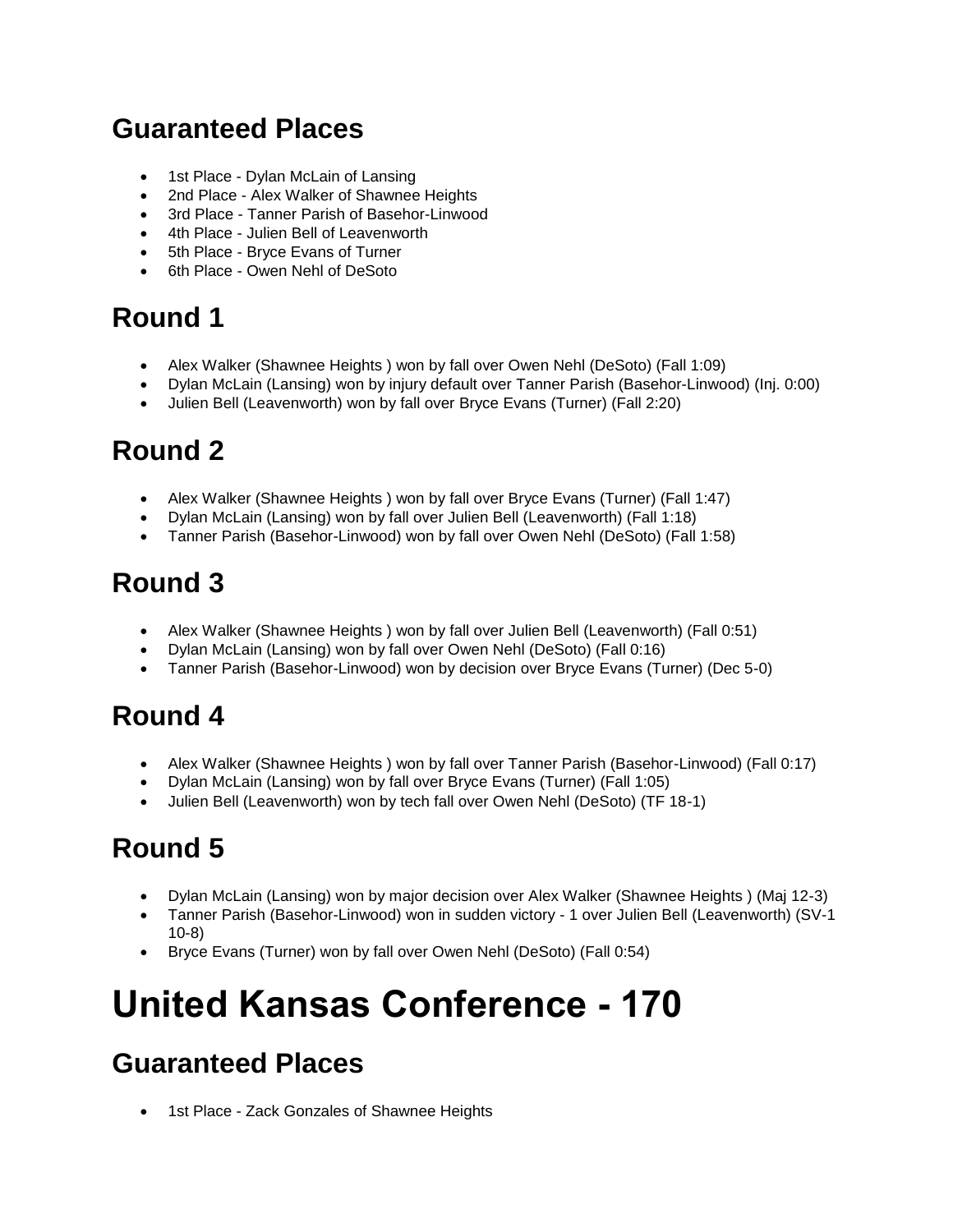- 2nd Place Cooper Jones of Lansing
- 3rd Place Colyn Lucas of Basehor-Linwood
- 4th Place Chase Allen of Leavenworth

- Cooper Jones (Lansing) won by decision over Chase Allen (Leavenworth) (Dec 13-10)
- Zack Gonzales (Shawnee Heights ) won by fall over Colyn Lucas (Basehor-Linwood) (Fall 0:28)

#### **Round 2**

- Cooper Jones (Lansing) won by decision over Colyn Lucas (Basehor-Linwood) (Dec 11-7)
- Chase Allen (Leavenworth) won by fall over Zack Gonzales (Shawnee Heights ) (Fall 2:27)

#### **Round 3**

- Zack Gonzales (Shawnee Heights ) won by decision over Cooper Jones (Lansing) (Dec 5-0)
- Colyn Lucas (Basehor-Linwood) won by major decision over Chase Allen (Leavenworth) (Maj 14- 6)

# **United Kansas Conference - 182**

#### **Guaranteed Places**

- 1st Place Dylan Ward of Lansing
- 2nd Place Luke Barger of DeSoto
- 3rd Place Bryce Yeagley of Shawnee Heights
- 4th Place Hunter Parish of Basehor-Linwood
- 5th Place Mechia Marks of Turner

#### **Round 1**

- Bryce Yeagley (Shawnee Heights ) won by fall over Mechia Marks (Turner) (Fall 0:24)
- Luke Barger (DeSoto) won by fall over Hunter Parish (Basehor-Linwood) (Fall 0:56)

#### **Round 2**

- Dylan Ward (Lansing) won by major decision over Hunter Parish (Basehor-Linwood) (Maj 11-2)
- Luke Barger (DeSoto) won by fall over Mechia Marks (Turner) (Fall 0:10)

- Dylan Ward (Lansing) won by fall over Luke Barger (DeSoto) (Fall 3:40)
- Bryce Yeagley (Shawnee Heights ) won by fall over Hunter Parish (Basehor-Linwood) (Fall 2:47)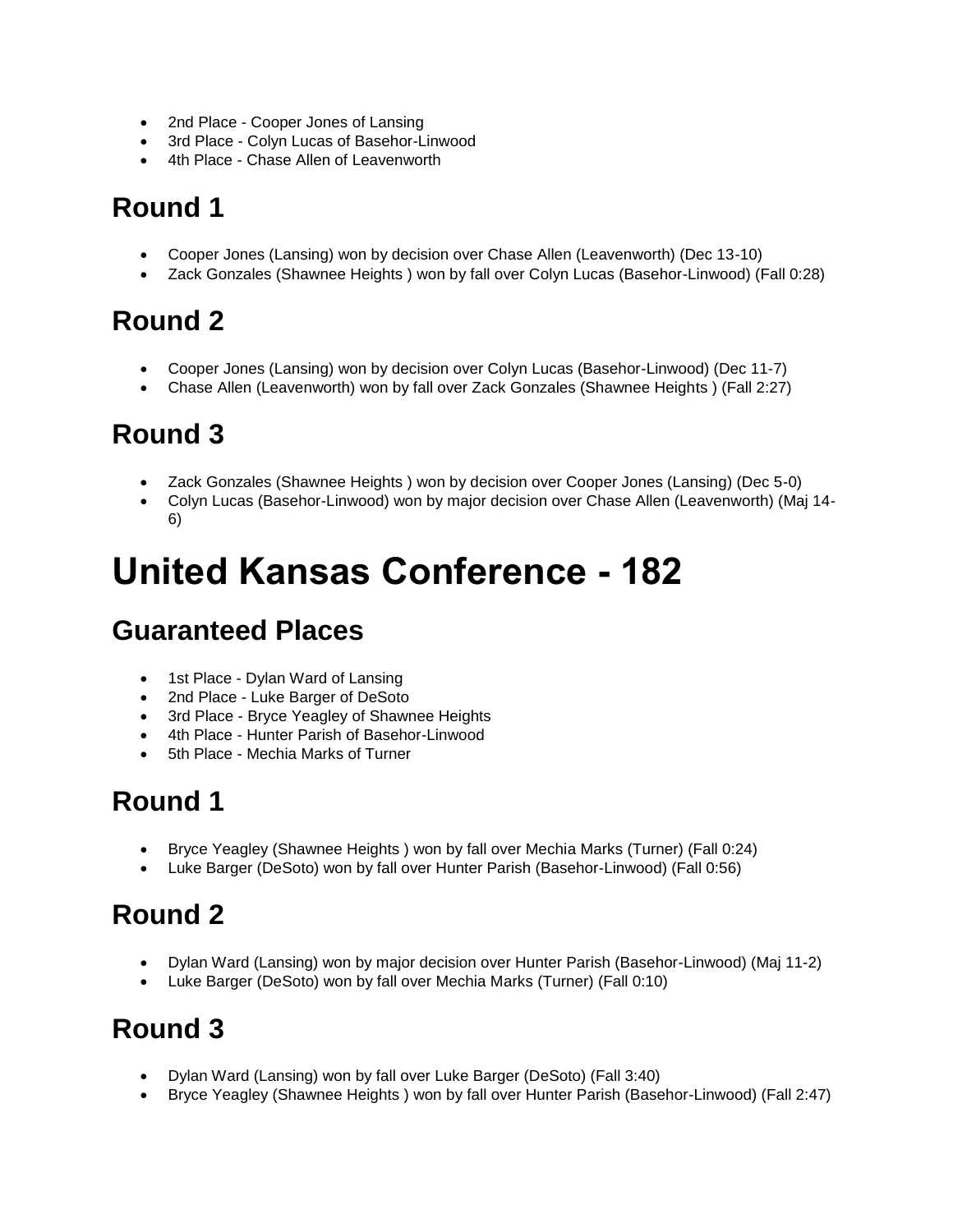- Dylan Ward (Lansing) won by fall over Bryce Yeagley (Shawnee Heights ) (Fall 0:57)
- Hunter Parish (Basehor-Linwood) won by fall over Mechia Marks (Turner) (Fall 1:24)

### **Round 5**

- Dylan Ward (Lansing) won by fall over Mechia Marks (Turner) (Fall 0:30)
- Luke Barger (DeSoto) won by fall over Bryce Yeagley (Shawnee Heights ) (Fall 1:41)

# **United Kansas Conference - 195**

#### **Guaranteed Places**

- 1st Place Cameron Bates of Turner
- 2nd Place Josh Willcutt of Basehor-Linwood
- 3rd Place Tyler Robinson of Leavenworth
- 4th Place Cooper Pflaum of DeSoto
- 5th Place Kobi Lawrence of Lansing
- 6th Place Santiago Soto of Shawnee Heights

## **Round 1**

- Cameron Bates (Turner) won by fall over Santiago Soto (Shawnee Heights ) (Fall 1:38)
- Josh Willcutt (Basehor-Linwood) won by major decision over Tyler Robinson (Leavenworth) (Maj 15-4)
- Cooper Pflaum (DeSoto) won by fall over Kobi Lawrence (Lansing) (Fall 3:32)

# **Round 2**

- Cameron Bates (Turner) won by fall over Kobi Lawrence (Lansing) (Fall 0:57)
- Josh Willcutt (Basehor-Linwood) won by fall over Cooper Pflaum (DeSoto) (Fall 1:53)
- Tyler Robinson (Leavenworth) won by fall over Santiago Soto (Shawnee Heights ) (Fall 2:52)

# **Round 3**

- Cameron Bates (Turner) won by fall over Cooper Pflaum (DeSoto) (Fall 1:12)
- Josh Willcutt (Basehor-Linwood) won by fall over Santiago Soto (Shawnee Heights ) (Fall 0:16)
- Tyler Robinson (Leavenworth) won by decision over Kobi Lawrence (Lansing) (Dec 7-1)

- Cameron Bates (Turner) won by fall over Tyler Robinson (Leavenworth) (Fall 2:23)
- Josh Willcutt (Basehor-Linwood) won by fall over Kobi Lawrence (Lansing) (Fall 0:36)
- Cooper Pflaum (DeSoto) won by fall over Santiago Soto (Shawnee Heights ) (Fall 2:54)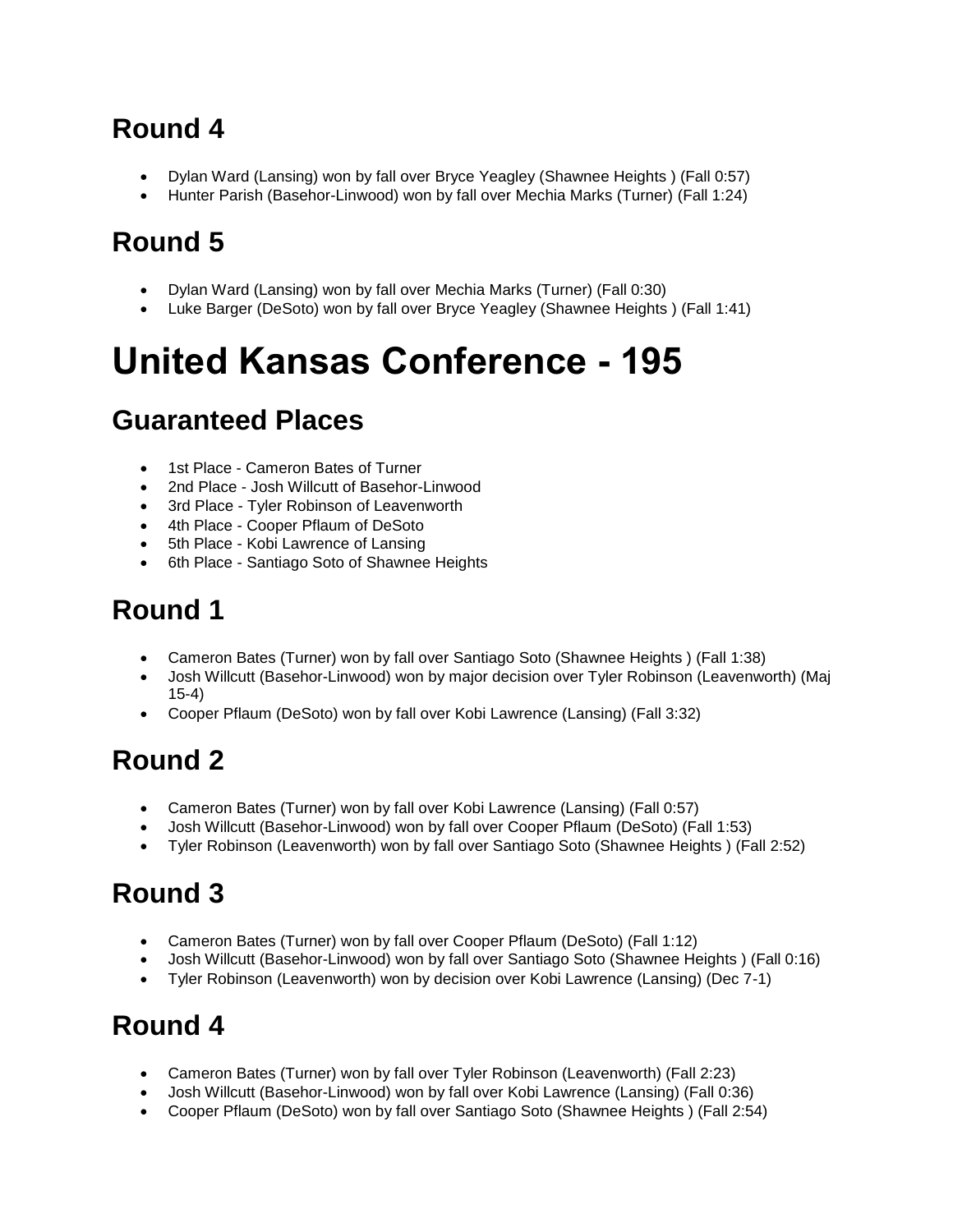- Cameron Bates (Turner) won by decision over Josh Willcutt (Basehor-Linwood) (Dec 6-0)
- Tyler Robinson (Leavenworth) won by decision over Cooper Pflaum (DeSoto) (Dec 6-0)
- Kobi Lawrence (Lansing) won by fall over Santiago Soto (Shawnee Heights ) (Fall 1:09)

# **United Kansas Conference - 220**

### **Guaranteed Places**

- 1st Place Calvin Sholey of Lansing
- 2nd Place Zyree White of Shawnee Heights
- 3rd Place Emanuel Vazquez of Basehor-Linwood

# **Round 1**

• Calvin Sholey (Lansing) won by fall over Emanuel Vazquez (Basehor-Linwood) (Fall 0:34)

### **Round 2**

• Zyree White (Shawnee Heights ) won by fall over Emanuel Vazquez (Basehor-Linwood) (Fall 0:29)

### **Round 3**

• Calvin Sholey (Lansing) won by fall over Zyree White (Shawnee Heights ) (Fall 5:20)

# **United Kansas Conference - 285**

#### **Guaranteed Places**

- 1st Place Braiden McKee of Lansing
- 2nd Place Joseph Castle of Turner
- 3rd Place Jacob Goodin of DeSoto
- 4th Place Anthony Garcia of Leavenworth
- 5th Place Eian Lewis of Shawnee Heights

- Joseph Castle (Turner) won by fall over Anthony Garcia (Leavenworth) (Fall 5:26)
- Jacob Goodin (DeSoto) won by fall over Eian Lewis (Shawnee Heights ) (Fall 1:43)